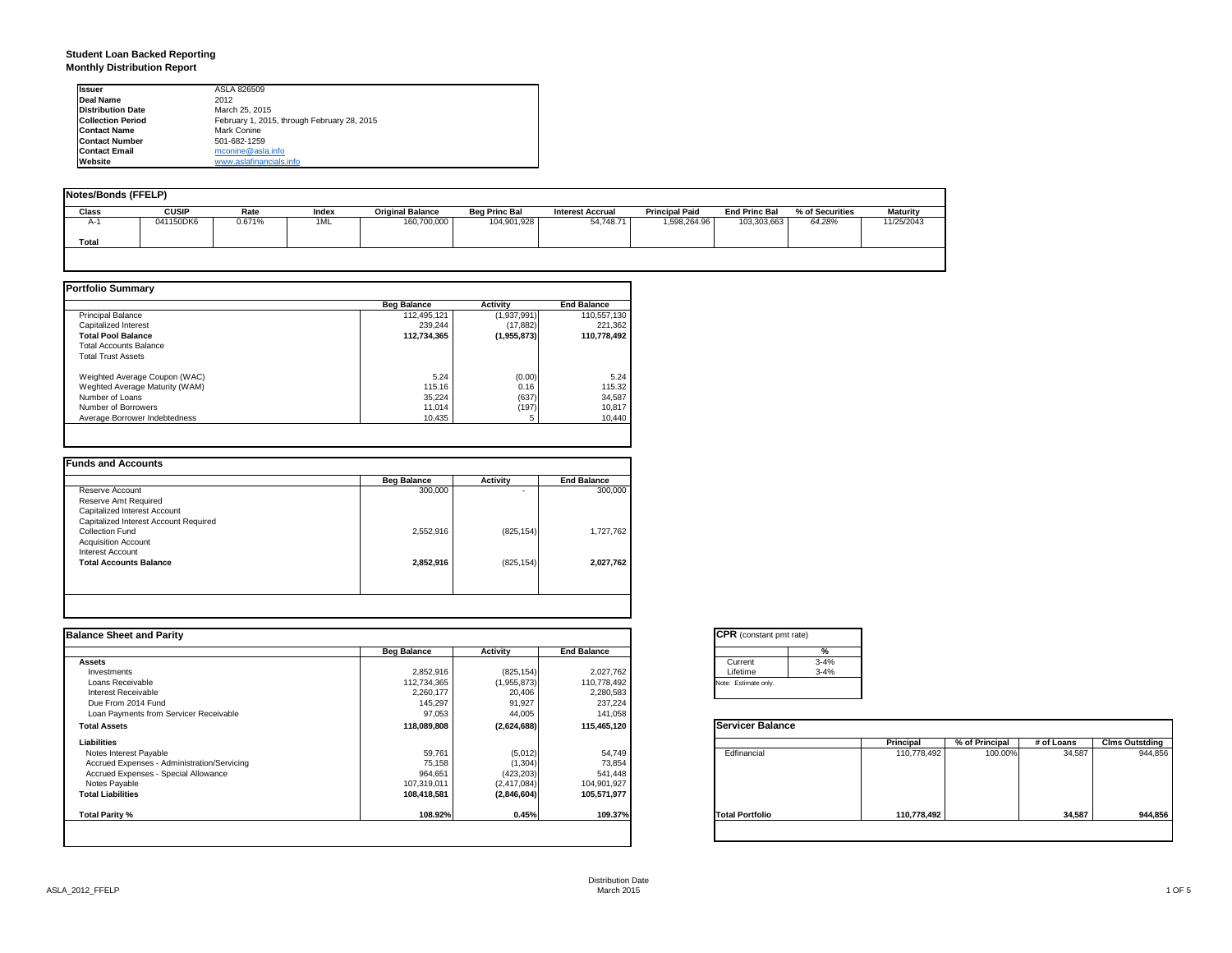## **Student Loan Backed Reporting Monthly Distribution Report**

|                         |           | # of Loans |             | Principal   |           | % of Principal |                  | <b>WAC</b> |           | <b>WARM</b> |
|-------------------------|-----------|------------|-------------|-------------|-----------|----------------|------------------|------------|-----------|-------------|
|                         | Beginning | Ending     | Beginning   | Ending      | Beginning | Ending         | <b>Beginning</b> | Ending     | Beginning | Ending      |
| In School               | 562       | 501        | 1,833,048   | 1,637,595   | 1.63%     | 1.48%          | 5.55             | 5.58       | 119.50    | 119.58      |
| Grace                   | 152       | 190        | 489,549     | 596,403     | 0.43%     | 0.54%          | 5.64             | 5.52       | 117.22    | 118.45      |
| Repayment               |           |            |             |             |           |                |                  |            |           |             |
| Current                 | 20,170    | 19,804     | 59,102,468  | 58,481,265  | 52.43%    | 52.79%         | 5.34             | 5.35       | 116.76    | 116.99      |
| 31-60 Days Delinquent   | 1,249     | 956        | 4,168,247   | 3,158,982   | 3.70%     | 2.85%          | 5.30             | 5.17       | 122.05    | 116.94      |
| 61-90 Days Delinquent   | 850       | 812        | 2,941,810   | 2,815,701   | 2.61%     | 2.54%          | 5.25             | 5.36       | 121.78    | 120.42      |
| 91-120 Davs Delingent   | 485       | 503        | 1,702,365   | 1,746,879   | 1.51%     | 1.58%          | 5.50             | 5.29       | 116.48    | 121.53      |
| 121-180 Days Delinquent | 593       | 626        | 2,025,998   | 2,216,384   | 1.80%     | 2.00%          | 5.24             | 5.55       | 123.87    | 120.15      |
| 181-270 Days Delinquent | 688       | 599        | 2,705,829   | 2,318,150   | 2.40%     | 2.09%          | 5.39             | 5.37       | 109.69    | 115.58      |
| 271+ Days Delinquent    | 338       | 249        | 1,197,775   | 928,592     | 1.06%     | 0.84%          | 5.23             | 5.32       | 107.39    | 108.46      |
| <b>Total Repayment</b>  | 24,373    | 23,549     | 73,844,492  | 71,665,952  | 65.50%    | 64.69%         | 5.34             | 5.35       | 117.04    | 117.17      |
| Forbearance             | 4,322     | 4,376      | 16,915,318  | 16,986,328  | 15.00%    | 15.33%         | 5.42             | 5.36       | 119.15    | 119.61      |
| Deferment               | 5,549     | 5,693      | 18,745,793  | 18,985,595  | 16.63%    | 17.14%         | 5.30             | 5.31       | 117.80    | 117.80      |
| Claims in Progress      | 258       | 275        | 875,135     | 900,134     | 0.78%     | 0.81%          | 5.18             | 5.20       | 103.03    | 100.73      |
| Claims Denied           |           |            | 31,029      | 6.485       | 0.03%     | 0.01%          | 5.10             | 3.69       | 76.00     | 85.56       |
| <b>Total Portfolio</b>  | 35,224    | 34,587     | 112,734,365 | 110,778,492 | 100.00%   | 100.00%        | 5.35             | 5.35       | 117.40    | 117.56      |

|                                     |           | # of Loans |            | <b>Principal</b> |           | % of Principal | <b>WAC</b> |        | <b>WARM</b> |        |
|-------------------------------------|-----------|------------|------------|------------------|-----------|----------------|------------|--------|-------------|--------|
|                                     | Beainnina | Endina     | Beginning  | Ending           | Beginning | Ending         | Beginning  | Endina | Beginning   | Endina |
| Current                             | 20,170    | 19,804     | 59,102,468 | 58,481,265       | 80.04%    | 81.60%         | 5.34       | 5.35   | 116.76      | 116.99 |
| 31-60 Days Delinquent               | 1,249     | 956        | 4,168,247  | 3,158,982        | 5.64%     | 4.41%          | 5.30       | 5.17   | 122.05      | 116.94 |
| 61-90 Days Delinquent               | 850       | 812        | 2,941,810  | 2,815,701        | 3.98%     | 3.93%          | 5.25       | 5.36   | 121.78      | 120.42 |
| 91-120 Days Delingent               | 485       | 503        | 1,702,365  | 1,746,879        | 2.31%     | 2.44%          | 5.50       | 5.29   | 116.48      | 121.53 |
| 121-180 Days Delinquent             | 593       | 626        | 2,025,998  | 2,216,384        | 2.74%     | 3.09%          | 5.24       | 5.55   | 123.87      | 120.15 |
| 181-270 Days Delinquent             | 688       | 599        | 2,705,829  | 2,318,150        | 3.66%     | 3.23%          | 5.39       | 5.37   | 109.69      | 115.58 |
| 271+ Days Delinguent                | 338       | 249        | 1,197,775  | 928,592          | 1.62%     | 1.30%          | 5.23       | 5.32   | 107.39      | 108.46 |
| <b>Total Portfolio in Repayment</b> | 24,373    | 23,549     | 73,844,492 | 71,665,952       | 100.00%   | 100.00%        | 5.34       | 5.35   | 117.04      | 117.17 |

| Portfolio by Loan Type           |            |        |                  |             |                |         |                  |        |             |        |  |
|----------------------------------|------------|--------|------------------|-------------|----------------|---------|------------------|--------|-------------|--------|--|
|                                  | # of Loans |        | Principal        |             | % of Principal |         | <b>WAC</b>       |        | <b>WARM</b> |        |  |
|                                  | Beainnina  | Ending | <b>Beginning</b> | Endina      | Beainnina      | Endina  | <b>Beainning</b> | Endina | Beginning   | Ending |  |
| Subsidized Consolidation Loans   |            |        |                  |             |                |         |                  |        |             |        |  |
| Unsubsidized Consolidation Loans |            |        |                  |             |                |         |                  |        |             |        |  |
| Subsidized Stafford Loans        | 19,692     | 19,343 | 52.121.554       | 51.237.488  | 46.23%         | 46.25%  | 5.18             | 5.19   | 113.94      | 114.02 |  |
| Unsubsidized Stafford Loans      | 14,396     | 14,134 | 56,447,863       | 55,511,042  | 50.07%         | 50.11%  | 5.30             | 5.30   | 122.56      | 122.82 |  |
| PLUS/GradPLUS Loans              | 1,136      | 1.110  | 4.164.947        | 4,029,962   | 3.69%          | 3.64%   | 7.97             | 7.96   | 90.86       | 90.10  |  |
| SLS Loans                        |            |        |                  |             |                |         |                  |        |             |        |  |
| <b>Total Portfolio</b>           | 35,224     | 34,587 | 112.734.365      | 110.778.492 | 100.00%        | 100.00% | 5.35             | 5.35   | 117.40      | 117.56 |  |

|                                            |           | # of Loans |             | <b>Principal</b> |           | % of Principal |                  | <b>WAC</b> |                  | <b>WARM</b> |  |
|--------------------------------------------|-----------|------------|-------------|------------------|-----------|----------------|------------------|------------|------------------|-------------|--|
|                                            | Beginning | Ending     | Beginning   | Ending           | Beginning | Ending         | <b>Beginning</b> | Ending     | <b>Beginning</b> | Ending      |  |
| Graduate / 4-Year Loans                    | 27,147    | 26,681     | 90,981,052  | 89,398,681       | 80.70%    | 80.70%         | 5.34             | 5.34       | 118.51           | 118.68      |  |
| 2-Year Loans                               | 7,388     | 7,224      | 20,182,157  | 19,811,089       | 17.90%    | 17.88%         | 5.36             | 5.36       | 112.98           | 113.09      |  |
| Proprietary / Technical / Vocational Loans | 687       | 680        | 1,568,779   | 1,566,412        | 1.39%     | 1.41%          | 5.30             | 5.30       | 110.03           | 109.87      |  |
| Unknown (Consolidation) Loans              |           |            |             |                  |           |                |                  |            |                  |             |  |
| Other Loans                                |           |            | 2,377       | 2,310            | 0.0021%   | 0.0021%        | 6.80             | 6.80       | 100.19           | 102.63      |  |
| <b>Total Portfolio</b>                     | 35,224    | 34,587     | 112,734,365 | 110,778,492      | 100.00%   | 100.00%        | 5.35             | 5.35       | 117.40           | 117.56      |  |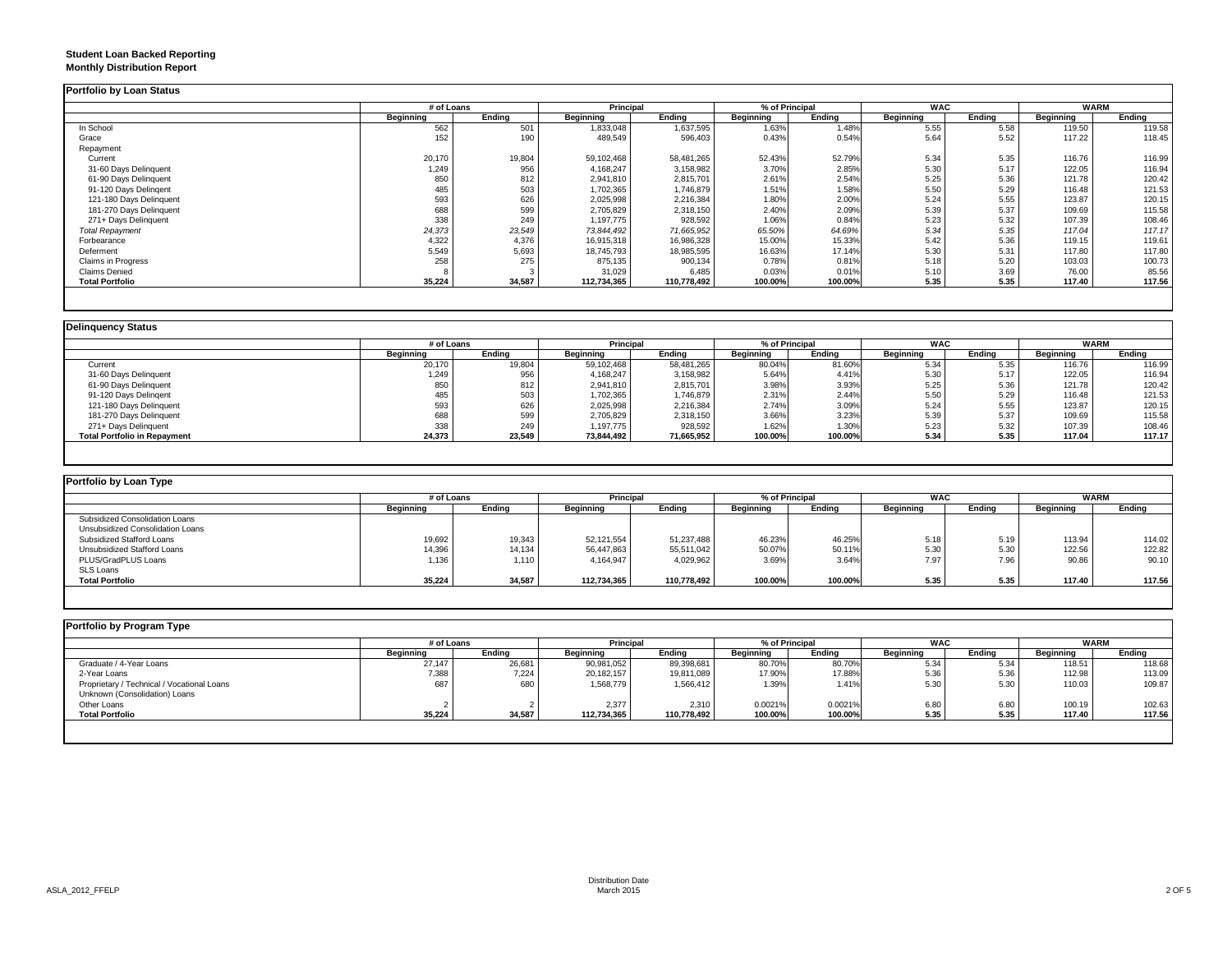**Distribution Date** March 25, 2015<br> **Collection Period** Collection Period **Collection Period** February 1, 2015, through Feb

February 1, 2015, through February 28, 2015

**Collection Activity**

| <b>Collection Account</b>                                                                    | as of 2/28/2015 |
|----------------------------------------------------------------------------------------------|-----------------|
| Beginning Balance - February 1, 2015                                                         | 2,552,916       |
| <b>Collection Amount Received</b>                                                            | 2,229,694       |
| Reserve Account                                                                              |                 |
| <b>Excess of Required Reserve Account</b>                                                    |                 |
| Interest on Investment Earnings                                                              | 92              |
| Capitalized Interest Account (after a stepdown or release date)                              |                 |
| Payments from Guarantor                                                                      |                 |
| Transfer from 2010 Collection fund for correction of error                                   |                 |
| <b>Required Repurchases</b>                                                                  |                 |
| Special Allowance Payable to Department of Education                                         |                 |
| <b>Consolidation Rebate Fees</b>                                                             |                 |
| <b>Transfer from Capitalized Interest Fund</b>                                               |                 |
| Principal payments, interest payments, administration fees, servicing fees, and trustee fees | (2,552,916)     |
| Transfer to Department Rebate Fund                                                           | (502, 024)      |
| <b>Total Available Funds</b>                                                                 | 1,727,762       |
|                                                                                              |                 |

| <b>Fees Due for Current Period</b> | as of 2/28/2015 |
|------------------------------------|-----------------|
| Indenture Trustee Fees             |                 |
| <b>Servicing Fees</b>              | 64,622          |
| <b>Administration Fees</b>         | 9,232           |
| Late Fees                          |                 |
| <b>Other Fees</b>                  |                 |
| <b>Total Fees</b>                  | 73.854          |

| <b>Cumulative Default Rate</b>                                                                      | as of 2/28/2015 |
|-----------------------------------------------------------------------------------------------------|-----------------|
| Current Period Defaults (\$)                                                                        | 340,368.78      |
| Cumulative Defaults (\$)                                                                            | 22,130,746.80   |
| Cumulative Default (% of original pool balance)                                                     | 13.78%          |
| Cumulative Default (% of cumulative entered repayment balance) <sup>a</sup>                         | 20.39%          |
| Current Period Payments (Recoveries) from Guarantor (\$)                                            | 539,748.21      |
| Current Period Borrower Recoveries (\$)                                                             | n/a             |
| Cumulative Recoveries (\$) <sup>b</sup>                                                             | \$20,145,566.56 |
| Cumulative Recovery Rate (%)                                                                        | 91.03%          |
| Cumulative Net Loss Rate (%)                                                                        | 1.24%           |
| Servicer Reject Rate (FFELP) (%)                                                                    |                 |
| Cumulative Servicer Reject Rate (FFELP) (%)                                                         |                 |
| a)<br>Repayment balance includes all repayment loans with the exception of balances in claim status |                 |
| Cumulative Recoveries includes 97% of claims in progress balances<br>b)                             |                 |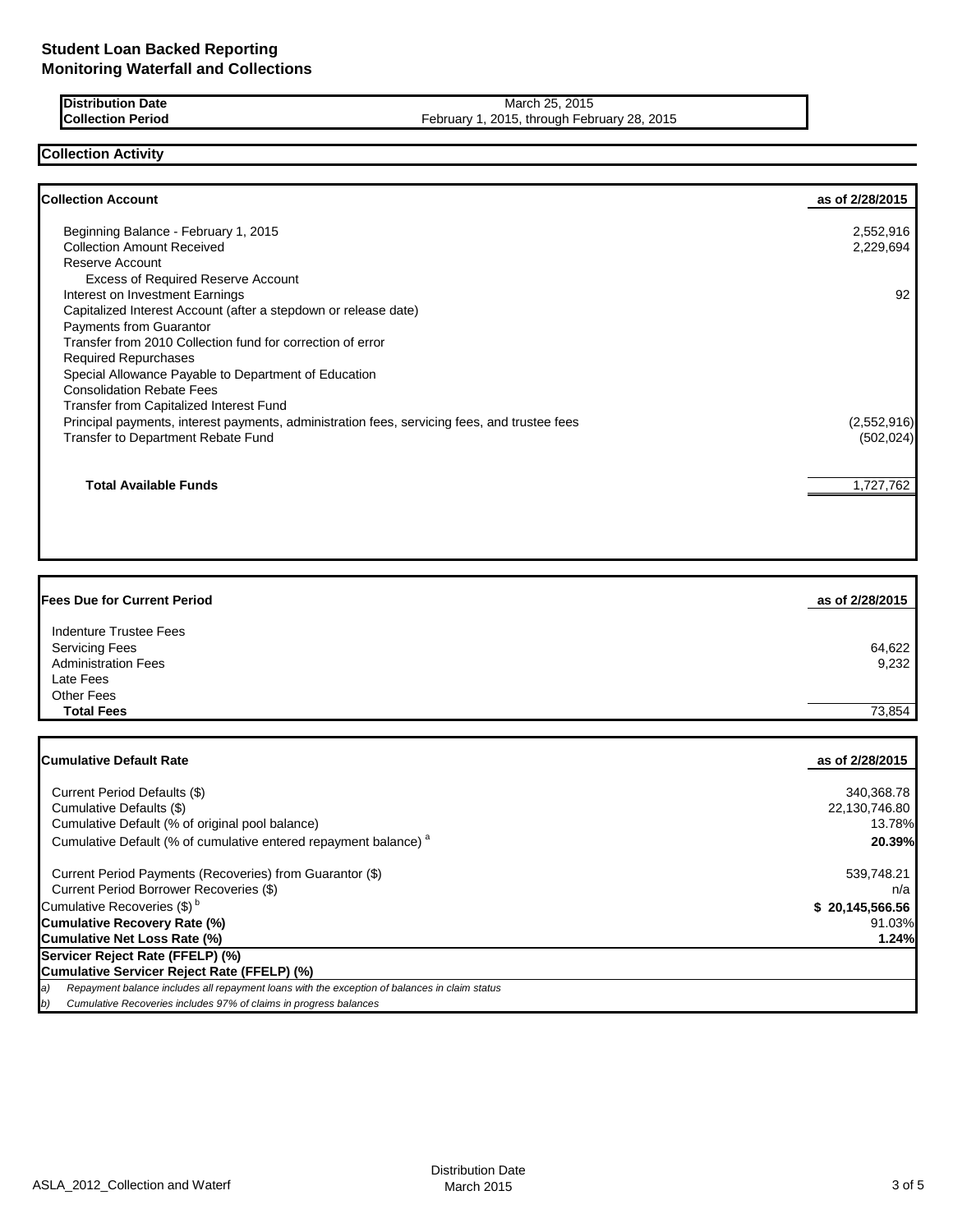# **Waterfall Activity**

| <b>Waterfall for Distribution</b>                                                         | <b>Amount Due</b> | <b>Amount Remaining</b> |
|-------------------------------------------------------------------------------------------|-------------------|-------------------------|
| <b>Total Available Funds</b>                                                              |                   | 1,727,762               |
| First: Payments required under any Joint Sharing Agreement                                |                   |                         |
| <b>Second: Trustee Fees</b>                                                               | 894               | 1,726,868               |
| <b>Third: Servicing Fees and Backup Servicing Fees</b>                                    | 64,622            | 1,662,246               |
| <b>Fourth: Administration Fees</b>                                                        | 9,232             | 1,653,014               |
| <b>Fifth: Noteholder Interest</b>                                                         | 54,749            | 1,598,265               |
| Sixth: Reinstate the balance of the Reserve Fund up to the Specified Reserve Fund Balance |                   |                         |
| Seventh: Noteholder Principal, until paid in full                                         | 1,598,265         | $\Omega$                |
|                                                                                           |                   |                         |

| <b>Principal and Interest Distributions</b> | Class A-1 |
|---------------------------------------------|-----------|
| Monthly Interest Due                        | 54,749    |
| Monthly Interest Paid                       | 54,749    |
| <b>Interest Shortfall</b>                   |           |
| Interest Carryover Due                      | 0         |
| Interest Carryover Paid                     | 0         |
| Interest Carryover                          | $\Omega$  |
| Monthly Principal Distribution Amount       | 1,598,265 |
| Monthly Principal Paid                      | 1,598,265 |
| Shortfall                                   |           |
| <b>Total Distribution Amount</b>            | 1,653,014 |
|                                             |           |